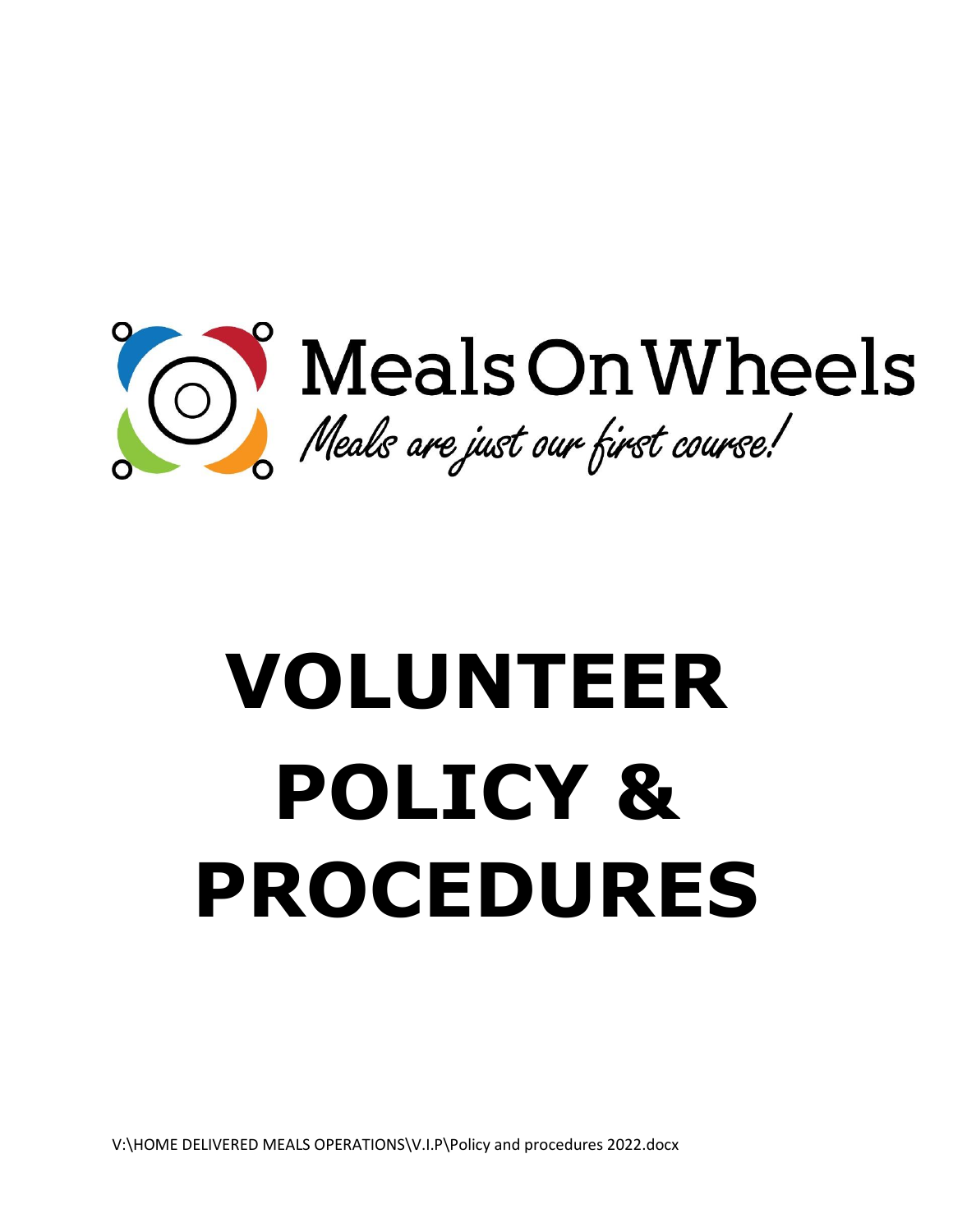#### **Introduction**

These policies and procedures are designed to establish conditions that will attract and retain qualified volunteers for all available service positions. They reflect the current best practices in the field of volunteerism and predominant values and standards of Meals on Wheels Programs & Services of Rockland, Inc. (referred to as the "Agency").

This manual is intended as a day-to-day service guide for volunteers and their supervisors. The Agency reserves the right to modify the policies and procedures at any time and will notify volunteers about the changes.

Every volunteer will be given a copy of the Volunteer Service Policy & Procedure Manual as part of the volunteer orientation. A statement by the volunteer acknowledging receipt of the Manual shall be kept on file in the volunteer department.

#### **Agency Mission Statement**

The mission of the agency is to enhance the wellness of Rockland's older adults and their families by providing services that support their safety, independence and health.

#### **Volunteer Department Mission Statement**

The goal of the Volunteer Department is to provide qualified, trainable volunteers to perform specific duties and functions, working together with staff to increase the effectiveness of the Agency's mission to benefit the clients we serve.

#### **Agency Overview**

The Agency is a non-profit corporation providing a myriad of services to older adults, the disabled and the homebound across Rockland County.

The Agency, through its many programs, delivers services to the community at large to help maintain independent living for many people for as long as possible.

Founded in part through the Rockland County Legislature as a subcontractor of the Rockland County Office for the Aging, the Agency has grown to meet the diverse needs of an ever growing older adult population. Contracts granting Federal and State money under the Older Americans Act, Supplemental Nutritional Assistance Program (SNAP), the Villages, the United Way and a number of County Departments and Agencies keep the program solvent. Participant contributions, recipient's fees, private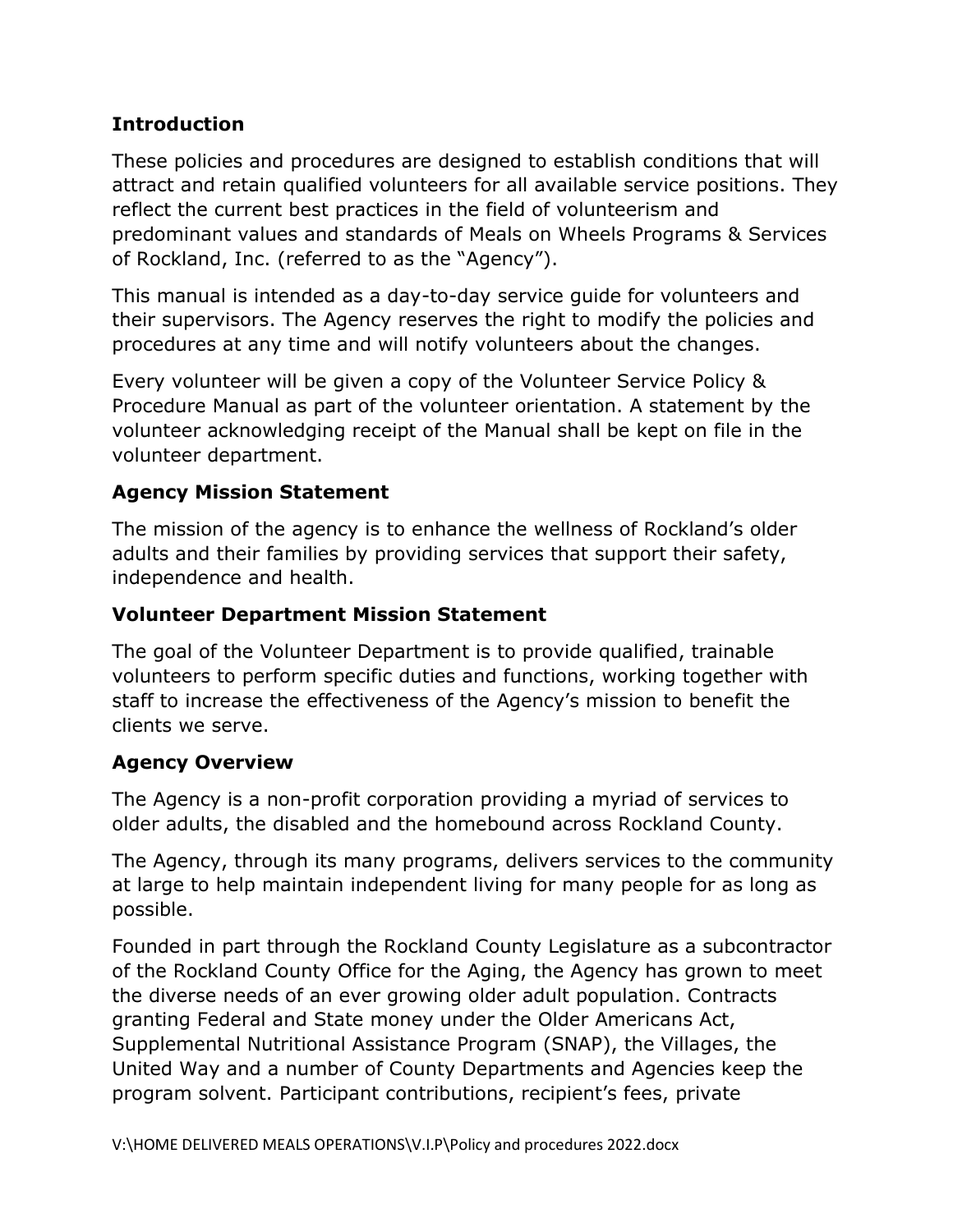donations, grants, and the sale of prepared meals help to defray administrative costs of the agency.

The Agency collects and maintains information about clients as required by our major contractor the Rockland County Office for the Aging. The information is kept in individual case files and file cabinets. This information is kept confidential and is shared with the Office for the Aging for statistical purposes only.

The following represents the purposes and goals of the Agency's programs:

# **1. Senior Activity Center Programs**

 Clarkstown/ Pearl River Senior Center Nyack Senior Center Ramapo Senior Center/ North Rockland Senior Center

This program is mandated to serve persons sixty years or older or persons married to individuals sixty years of age or older, to provide social and emotional support and prevent isolation and possible premature institutionalization. Participants are offered a broad range of services in a congregate setting which may include some or all of the following services: a) nutritionally balanced hot meals; b) nutrition education; c) transportation to centers, shopping, medical and hospital visits; d) advocacy, information and referral; e) program and recreational activities and trips; f) health screening; g) legal, financial and housing assistance; h) case assistance/ counseling; i) opportunities to volunteer, and j) other services and programs as they evolve.

A particular group of the over sixty population is known as the "Target Population" (as defined by the older Americans' Act) and may be identified as the priority group for services. The "Target Population: includes a) anyone who suffers loneliness and isolation but prefers not to be alone and would benefit from socialization at a Senior Center; b) anyone who is economically disadvantaged; c) anyone who is not able or willing to prepare properly balanced nutritious meals; d) anyone who can benefit from obtaining needed resources by direct information or referral through a Senior Activity Center; e) anyone who is low income, disabled or of minority background as defined by law; or f) anyone who is considered to be vulnerable.

# **2. Home Delivered Services**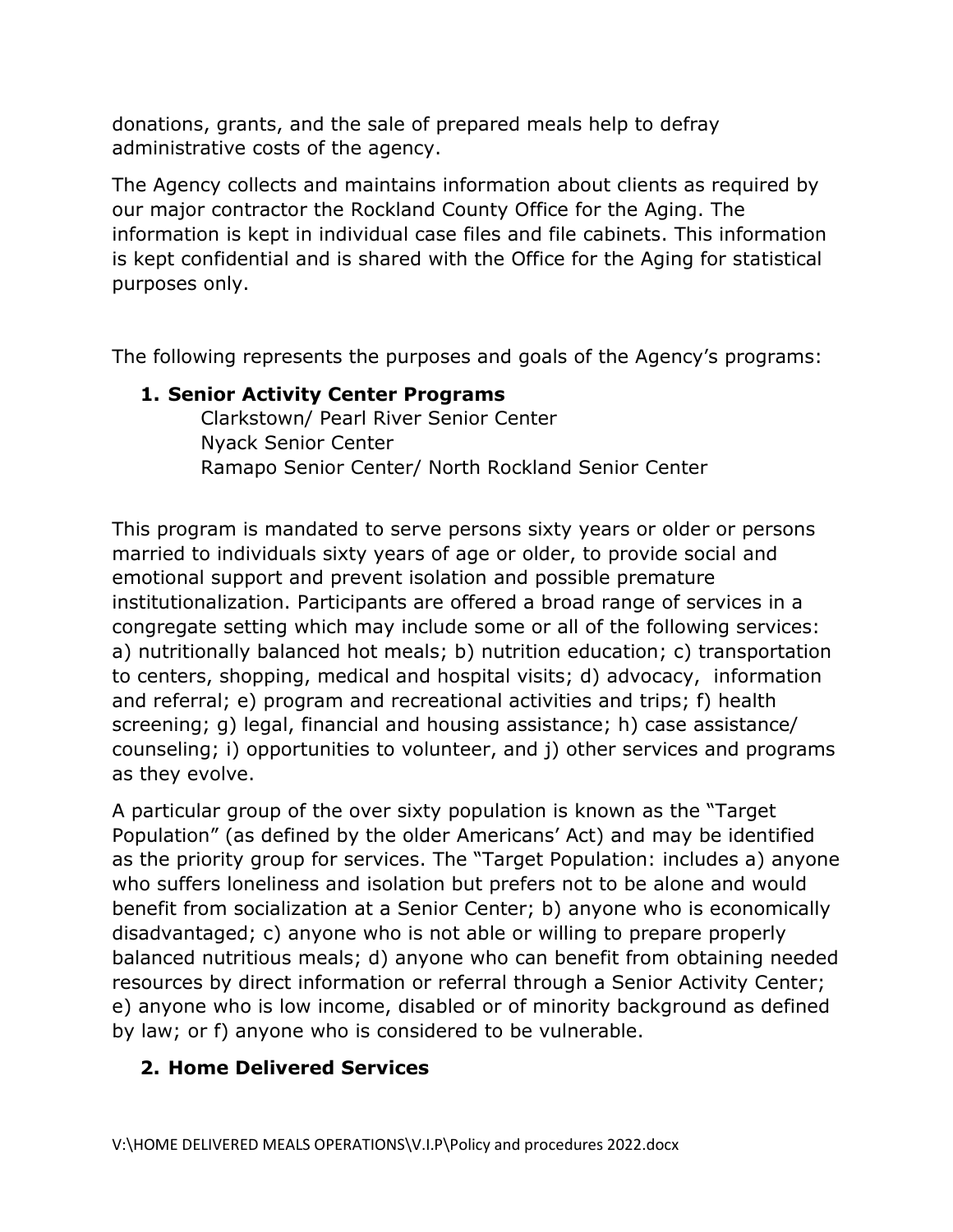Meals on Wheels provides peace of mind for caregivers and older adults by delivering nutritious meals to any Rockland resident who cannot shop or cook for themselves due to illness, physical disability or advanced age. In addition to the daily meal, caring volunteers deliver a friendly, personal connection, a safety check and an important link to the greater community. Home delivered meals, along with all of our services, are part of a greater continuum of care that enable older adults to remain as independent as possible and living in their own homes.

# **3. Rockland Central Commissary**

This professionally operated kitchen was established to prepare and provide cost effective, nutritionally balanced meals to congregate and home delivery programs, and to offer meal service to other agencies and/ or programs, as requested.

A fully equipped commissary enables staff to prepare meals each day. The commissary packages individual meals for home delivery and prepares bulk meals for distribution at congregate center sites, schools and to other contracted programs.

# **VOLUNTEER POLICIES**

A volunteer's service with the Agency is not for a specified period of time and can be terminated at any time for any reason, with or without cause or notice by the volunteer or by the Agency.

# **Equal Volunteer Opportunity**

The Agency strives to provide a safe and secure environment for all volunteers. No person volunteering with the Agency or seeking to volunteer with the Agency shall be appointed, removed, or discriminated against because of race, creed, color, national origin, religion, age, marital status, disability, sexual orientation, citizenship, genetic predisposition or carrier status or any other characteristic protected by the federal, state, or local law.

# **Orientation Process**

Each volunteer will meet with the Volunteer Coordinator for a volunteer service interview. During the service interview the Volunteer Coordinator will provide the potential volunteer with an Agency overview in order to match the skills and expectations of both the volunteer and the program.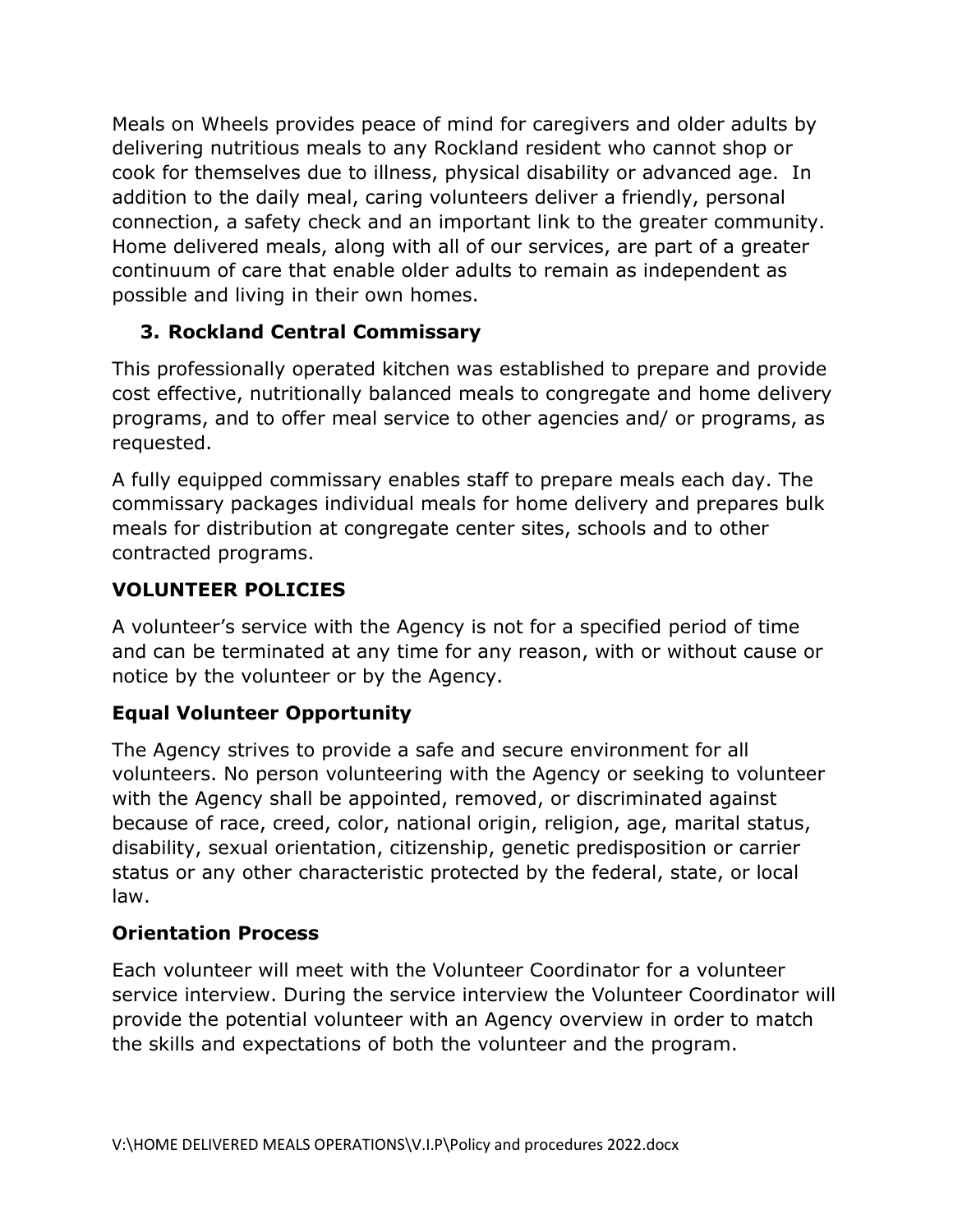Once the volunteer has been accepted as an Agency volunteer, they will then meet with the site supervisor of their assigned program for an orientation on the policies and procedures of that specific program.

The volunteer will be supervised by both the site supervisor and the Volunteer Department.

#### **\*Please note the following characteristics that will automatically disqualify a person from serving as an Agency volunteer:**

#### **- Criminal background, such as felony conviction, assault charges, theft/robbery charges, convicted of driving under the influence of a controlled substance, etc.**

If appropriate, when a disqualifying characteristic is detected in an applicant for a volunteer position, the Agency may consider the applicant for another volunteer position.

# **Minimum Age for Volunteers**

The minimum age for volunteering on Agency premises is twelve years old. Any child twelve to seventeen needs permission from a parent or legal guardian to volunteer.

> Children under the age of twelve may volunteer off premises for the benefit of the Agency and its' recipients i.e.: special projects, food drives, etc.

# **Background Checks**

Volunteers having direct contact with older adults are required to pass a background check. The background check is limited to only sexual offenses. If the potential volunteer refuses to sign a release form they will not be able to volunteer as a home delivered meal driver or in any of the older adult centers.

# **Volunteer Drivers**

Volunteer drivers must provide proof of a valid New York state driver's license and auto insurance during their initial meeting with the Volunteer Coordinator. It is the responsibility of the volunteer to submit a copy of their renewed auto insurance card to the Volunteer Department as soon as it is made available to them. The Agency reserves the right to suspend volunteer service until proper documentation is provided.

# **Volunteer Driver Safety**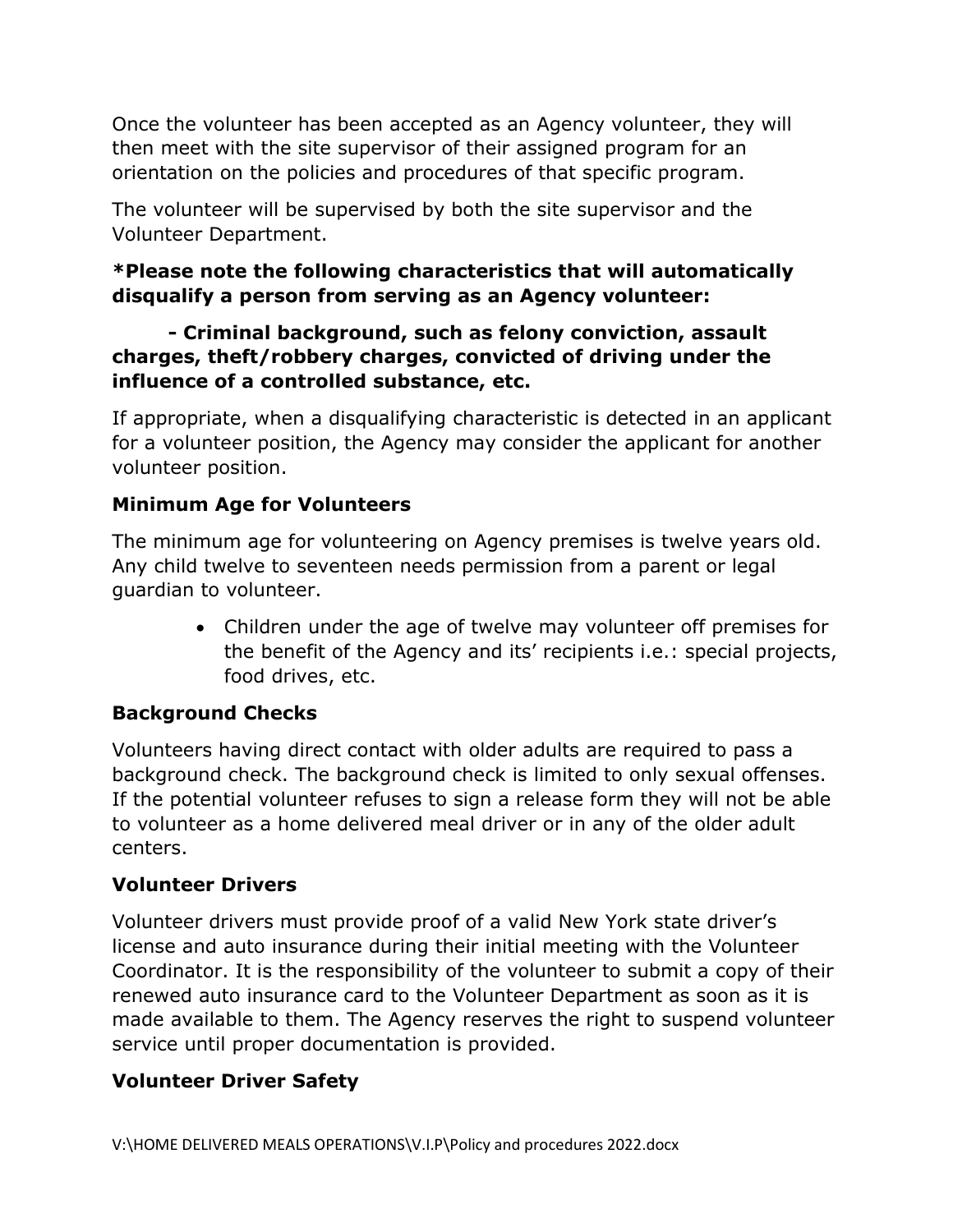If a meal recipient is exhibiting serious symptoms such as bleeding, a fall, is unconscious, short of breath, experiencing chest pains or other serious symptoms DO NOT attempt to move participant. **FIRST, CALL 911 FOR ASSISTANCE, and then notify the Meals on Wheels office at (845)624-6325.** \* **Remember to BE CAREFUL if the meal recipient is bleeding; blood and bodily fluids can carry infectious viruses.** 

# **Change of Volunteer Information**

To ensure accuracy in the Agency's records, volunteers are requested to notify the Volunteer Department in writing of any changes in name, home address, telephone number or emergency contact.

# **Assigned Volunteer Service Schedule**

The Volunteer Coordinator and/or the Site Supervisor will set a schedule with the volunteer upon orientation.

**Regular**- Deliver the same route on a consistent basis (once per week or once every other week)

**Substitute Driver**- Deliver a route based upon scheduled availability (able to deliver at least once a quarter)

#### **Holiday Driver**- Only available for Holiday delivery

Any contact with program participants and/or the program made by the volunteer outside the scope of their assigned volunteer service schedule is not authorized by the Agency, therefore the Agency will not be held liable for any unauthorized contact.

# **Attendance and Punctuality**

# **a. Attendance**

Volunteers are considered non-paid staff and are expected to conduct themselves as professionals. Each volunteer's attendance is very important to properly serve our clients and fully perform the mission of the organization. It is each volunteer's responsibility to call his or her supervisor directly and as far in advance as possible to notify them of any change in schedule. \***Please note**, Volunteer Drivers who need to cancel a route on the day of a scheduled delivery, must call the Volunteer Coordinator by 8am.

The Agency reserves the right to terminate a volunteer's service based on poor attendance.

# **b. Punctuality**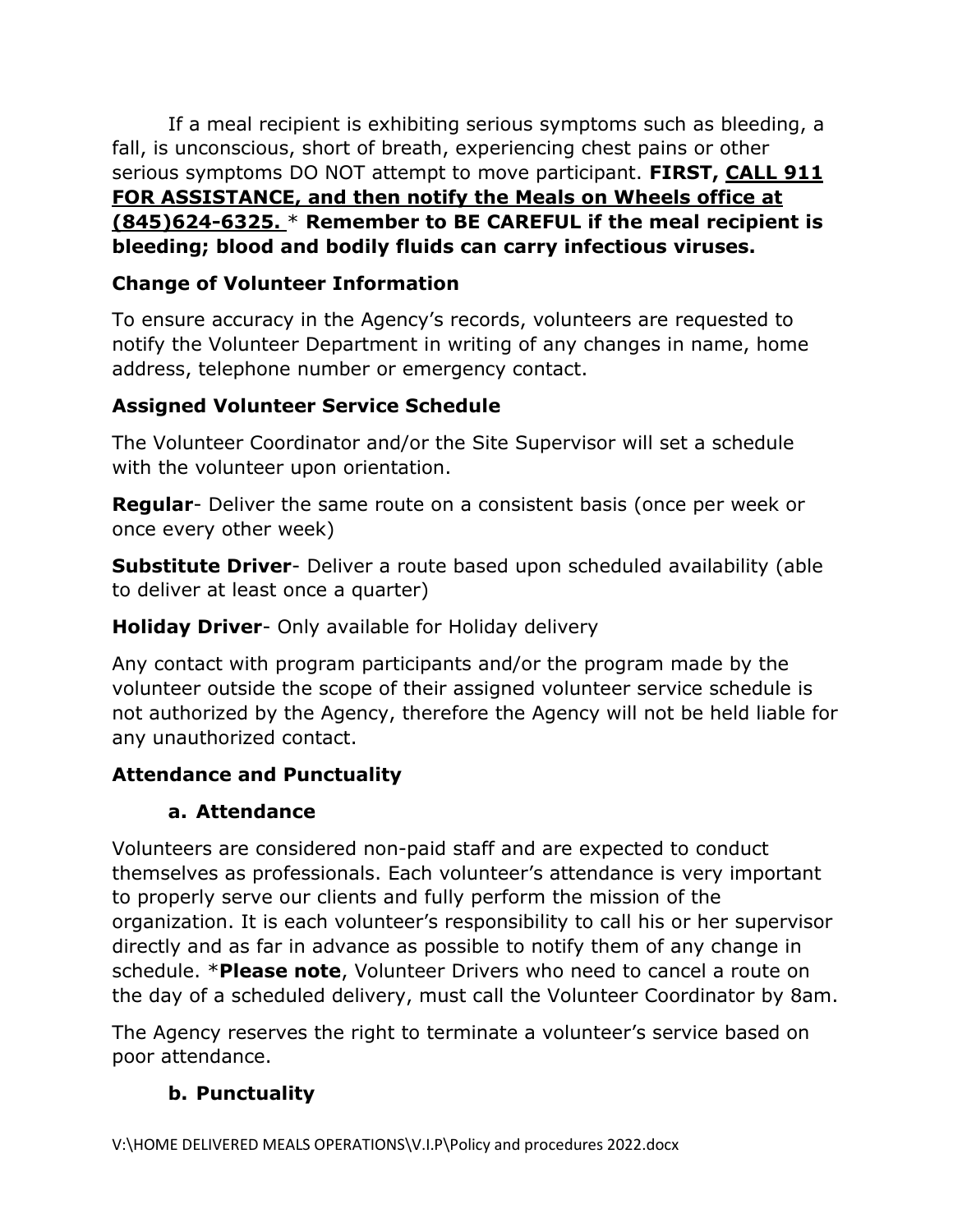Excessive lateness disrupts the Agency's ability to provide quality programs and services.

The Agency reserves the right to terminate a volunteer's service due to excess lateness.

#### **Gas Allowance**

The Homebound Program currently offers a gas allowance per route to Volunteer drivers who request this stipend. Please see the Volunteer Coordinator for the reimbursement amount.

If you wish to receive this gas allowance that is reimbursed quarterly, please fill out attached form and return it to the Volunteer Coordinator. \*\* Form can be found in back of packet

# **Confidentiality**

The protection of confidential information is vital to the agency. Such confidential information includes, but is not limited to, client names, addresses and any other client related information, mailing lists, donor information and financial information. All agency volunteers are required to uphold client and Agency confidentiality.

#### **Grievances**

If a volunteer has a grievance with anyone with whom they work and cannot resolve it on their own, they should inform their direct supervisor first. If the problem is with their supervisor, they should inform the Volunteer Coordinator. The next line of report is the President & CEO.

It is the responsibility of the direct supervisor and the volunteer to decide upon a plan of action in order to handle the matter. If the problem persists, a second plan of action can be taken. After that, it is left to the discretion of Agency management to handle the matter.

# **Taking Action on Volunteer Complaints**

If a direct supervisor is having difficulties with a volunteer, they must report to the Volunteer Coordinator to decide together upon a plan of action. If the problem with the volunteer persists, and the volunteer's conduct has become a hindrance to the program and or the clients' care, the Agency reserves the right to remove the volunteer from the volunteer position. The volunteer may be considered for another position within the Agency if deemed appropriate to do so. All volunteer complaints, plans of action (official reprimands) and outcomes will be kept on file in the Volunteer Department.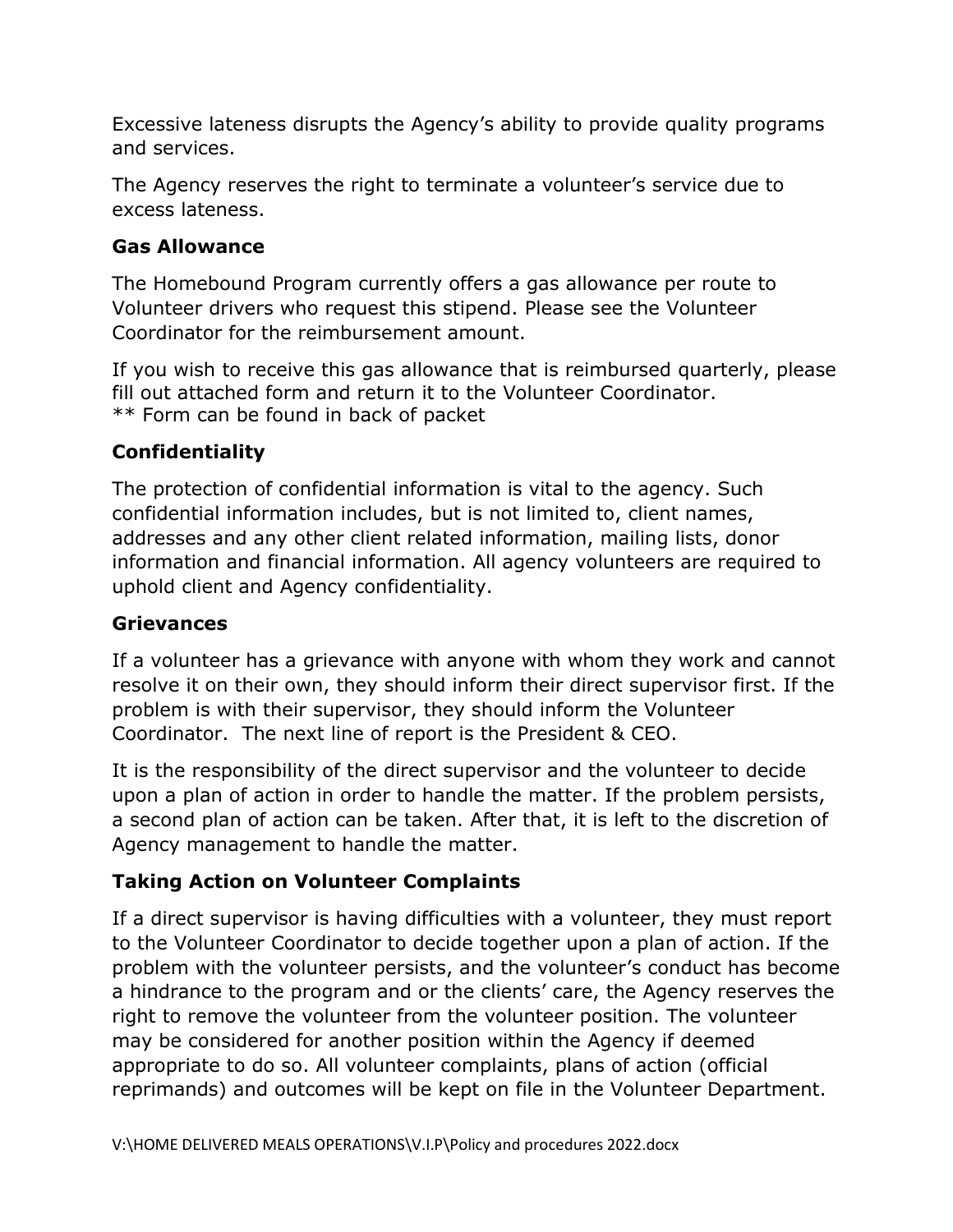#### **Disciplinary Action and Termination**

If a volunteer's service is below standard or if the volunteer engages in misconduct or does not adhere to a plan of action set by Agency management or has not responded positively to official reprimands the Agency will terminate their service. Both the volunteer and the Agency reserve the right to terminate volunteer service at any time for any reason, with or without cause, with or without notice.

# **Reasons for immediate termination include, but are not limited to:**

# **Appearance and Demeanor**

Volunteers are required to dress in appropriate attire and to behave in a professional manner. Please use good judgment in your choice of clothes, especially when working directly with seniors, and remember to conduct yourself at all times as a representative of the Agency.

#### **Commissary Attire**

Volunteers assigned to the commissary must wear long pants, sleeved shirt (no sleeveless), and good fitting rubber-soled shoes for safety. Hair nets, aprons and gloves must also be worn and are provided by the Agency.

#### **Substance Abuse**

Being under the influence of alcohol, illegal drugs or other controlled substances while on Agency premises or while performing Agency services is strictly prohibited.

In addition the use, possession, sale, transfer or purchase of any illegal drug or alcohol while on Agency premises, or while performing Agency service is also strictly prohibited.

Violations of this policy may result in disciplinary actions, up to and including immediate termination.

#### **Smoking Guidelines**

The Agency prohibits smoking during volunteer service. There is absolutely no smoking in or within the vicinity of any Agency building at any time. Volunteers who wish to smoke must do so outside of the building. Smoke breaks may not be taken if it interferes with Agency programming during a volunteer's assigned service schedule.

# **Corporate and Group Volunteers**

V:\HOME DELIVERED MEALS OPERATIONS\V.I.P\Policy and procedures 2022.docx